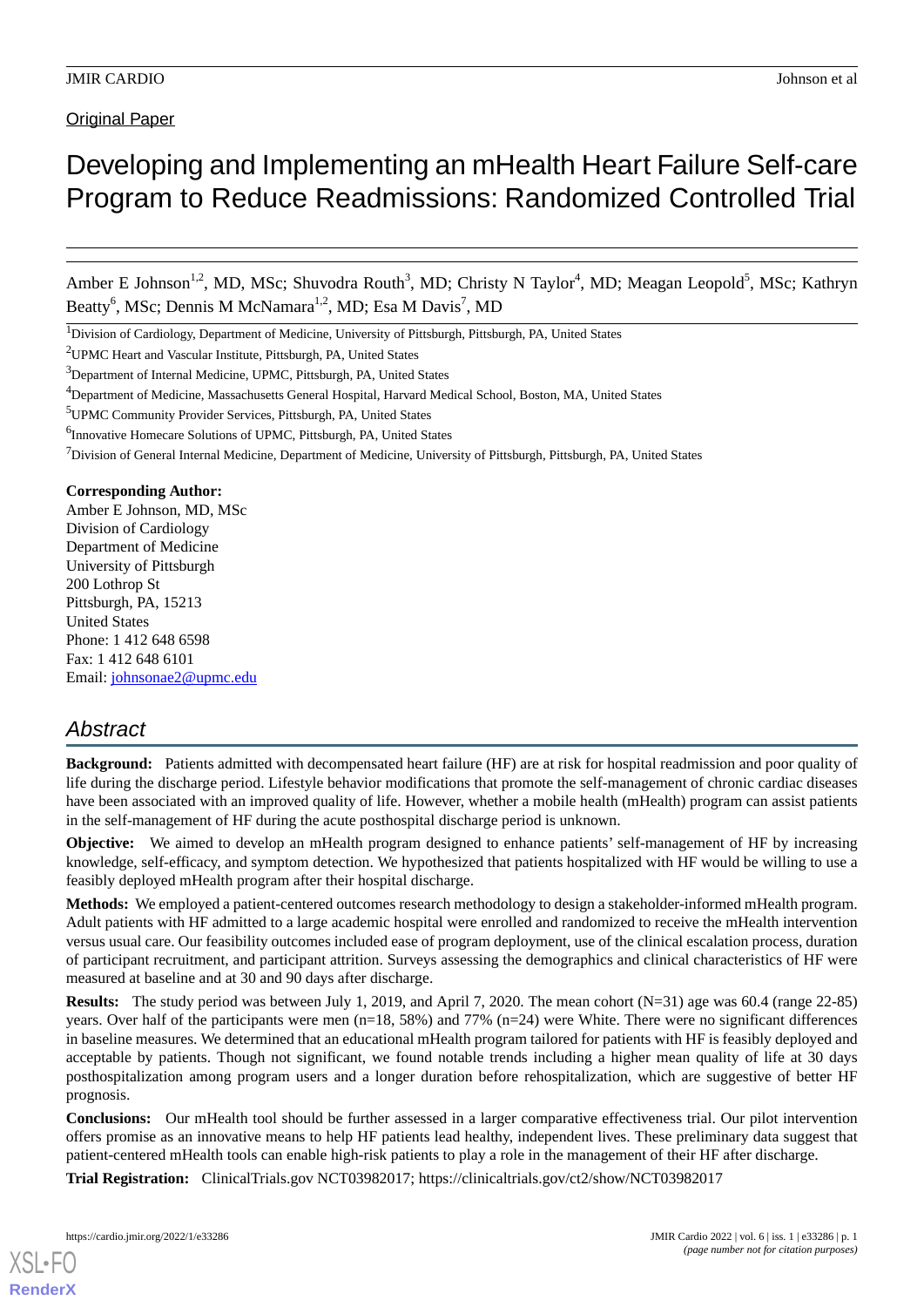# **KEYWORDS**

mHealth; heart failure; self-care; remote monitoring; telehealth; cardiology; hospital readmission; self-management; mobile health; patient-centered

# *Introduction*

Patients hospitalized with decompensated heart failure (HF) are at risk for poor quality of life during the postdischarge period, hospital readmission within 30 days, and increased mortality [[1](#page-6-0)[,2](#page-6-1)]. Patient self-management of HF promotes better quality of life and longevity [[3\]](#page-6-2). Preventing hospital readmission for HF is a mutual goal for patients, providers, and payers [[2\]](#page-6-1). Chronic disease self-management requires patients to have self-efficacy, the knowledge to detect symptoms, and any necessary skills and tools [[4](#page-6-3)[,5](#page-6-4)]. Studies have shown that patient self-efficacy and symptom recognition are essential components of managing a chronic condition such as HF [[3](#page-6-2)[,6](#page-6-5),[7\]](#page-6-6). Additionally, interventions that develop self-management skills can improve patient knowledge and foster healthy lifestyle behaviors that are associated with improvements in quality of life [[8\]](#page-6-7).

Mobile health (mHealth) smartphone programs are facilitating the direct delivery of health information to patients [[9\]](#page-7-0). In response, patients are becoming more knowledgeable about their conditions and are being equipped with the skills to care for themselves [\[9](#page-7-0),[10\]](#page-7-1). Nevertheless, the utility of mHealth for self-management among patients with HF is still under investigation. The older age of most patients with HF has been considered a barrier to the adaptation of smartphone technologies in this patient population [[11\]](#page-7-2). Additionally, patients with HF may lack the physical capacity to follow an mHealth program during an exacerbation of their illness. On the contrary, research has demonstrated that patients with acute HF are at the highest risk for adverse outcomes and thus have the greatest need for additional support during the period after HF hospitalization [[12\]](#page-7-3). Pragmatic research is needed to identify feasible mHealth methods for HF patients to care for themselves, especially after hospitalization.

Whether a smartphone program can assist patients in HF self-management during the immediate posthospital period within 30 days is unknown. Moreover, to design future comparative effectiveness trials, it is important to demonstrate that patients admitted with HF can be enrolled in such studies at discharge. Although other mHealth programs have been created for patients with stable HF [[13\]](#page-7-4), our goal was to develop an mHealth self-management program designed to enhance patient HF knowledge, self-efficacy, and symptom perception to prevent repeat exacerbation. We hypothesized that patients hospitalized with HF would be willing to use a feasible mHealth program.

# *Methods*

# **Setting and Participants**

The University of Pittsburgh Medical Center (UPMC) Presbyterian Hospital is a 900-bed academic hospital with inpatient cardiology and HF services. We included adult patients aged 18 years and older who were admitted to UPMC Presbyterian Hospital with acute decompensated HF as determined by a documented admission history. Patients with either systolic or diastolic left ventricular HF and who had a personal smartphone were eligible. We excluded patients with end-stage HF (eg, receipt of heart transplant, listed or under evaluation for heart transplant, inotrope dependence, under hospice care, and had a ventricular assist device or under evaluation for a ventricular assist device). Patients were excluded if they were discharged to a nursing home or were participants in other telemonitoring programs.

#### **Ethical Considerations**

This project was approved by the University of Pittsburgh Institutional Review Board and registered with National Clinical Trials (NCT03982017). Patients were enrolled and randomized after providing written informed consent. Participants were compensated US \$40 upon study completion.

# **Heart Failure Self-care Mobile App to Reduce Readmissions Trial (HF-SMART) Program**

We employed a patient-centered outcomes research (PCOR) methodology to design a stakeholder-informed program [[14\]](#page-7-5). Key stakeholders comprised patients, physicians, nurses, platform developers, and patient education and mHealth experts. The intervention was designed to complement the care patients would typically receive at a posthospital follow-up cardiology visit. The mHealth program featured a patient-facing, internet-based platform for use on any smartphone and was designed in compliance with industry standards for mHealth programs [[15\]](#page-7-6). The program consisted of a secure website with content tailored to patients with chronic HF, including educational videos and daily prompts, as can be seen in [Figure](#page-2-0) [1.](#page-2-0) Patients were instructed to navigate to their unique link to access the program content [[16\]](#page-7-7). Other key features included alerts that directed patients to contact medical personnel in the event of urgent health issues, active monitoring of patient HF data by nurses, interactive feedback of patients' symptom assessment with biometric tracking, and reminders for medication adherence.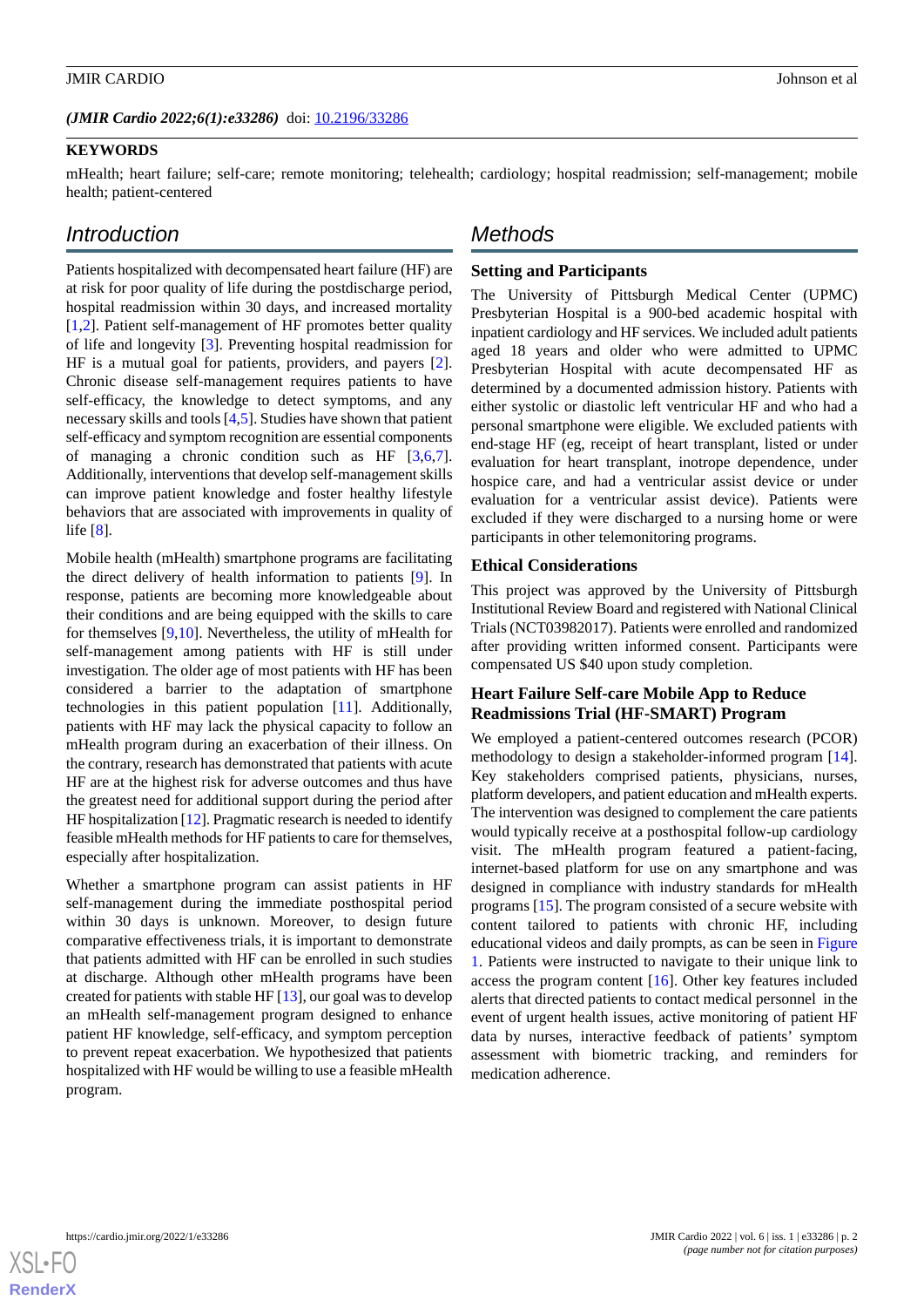

<span id="page-2-0"></span>**Figure 1.** Depiction of the Heart Failure Self-care Mobile Application to Reduce Readmissions Trial (HF-SMART) program.

## **Study Design**

This pragmatic feasibility study included patients with acute exacerbations of chronic HF with either reduced or preserved ejection fraction. Our primary objective was to determine the feasibility of developing, implementing, and assessing the HF-SMART mHealth program in patients with HF at hospital discharge compared with usual care. We assessed the following feasibility criteria: duration of participant recruitment, participant attrition, participant acceptability, ease of program deployment, and necessity of clinical escalation for participants requiring medical attention. Our secondary outcome was to determine patient satisfaction with the mHealth program.

Using a random number generator, the research coordinator randomized participants in a simple, unblinded 1:1 fashion to either the intervention arm—mHealth program plus usual HF care—or the usual care arm. At our institution, usual care consists of routine discharge planning that includes a review of the discharge medications and clinical discharge summary with the recommended follow-up appointments with the nurse. Occasionally, follow-up appointments are scheduled before discharge; however, more often, patients are responsible for scheduling their own appointments. At the discretion of the discharging provider, some patients may receive standard educational materials on their illness and postdischarge care. For example, the electronic medical record contains a congestive heart failure patient handout that can be printed for the patient at the time of discharge.

#### **Survey Measures**

A research assistant administered the baseline and demographic survey instruments at the bedside. Follow-up quality of life surveys were conducted via telephone at 30 and 90 days postdischarge. Survey measures were selected based on their validity in medical populations and their established psychometric properties. For those randomized to the intervention arm, we also measured postintervention participant satisfaction using a proprietary assessment (see [Multimedia](#page-6-8) [Appendix 1](#page-6-8)) with elements from other usability questionnaires [[17](#page-7-8)[,18](#page-7-9)], thus meeting face validity.

At baseline, all participants completed the 10-item Patient Activation Measure (PAM) [[6](#page-6-5)[,7\]](#page-6-6), the 10-item Perceived Stress

[XSL](http://www.w3.org/Style/XSL)•FO **[RenderX](http://www.renderx.com/)**

Scale [[19\]](#page-7-10), the 2-item Patient Health Questionnaire [\[20](#page-7-11)], and the 13-item Social Network Index [[21\]](#page-7-12). Each of these measures has been shown to be associated with HF self-management and clinical cardiovascular outcomes [\[22](#page-7-13)-[25\]](#page-7-14). Patient activation, a measure that incorporates self-efficacy, knowledge, and engagement, was measured with the PAM. The 13-item version of the PAM demonstrates good internal consistency overall (Cronbach  $\alpha$ =.81) [[6\]](#page-6-5). Higher scores on the PAM indicate more self-efficacy, knowledge, and engagement. The Perceived Stress Scale (higher score denotes greater stress), Patient Health Questionnaire (a score of 3 or higher denotes depression), and Social Network Index (higher score denotes greater social support) were included in the comprehensive baseline assessments of our participants to determine the psychological aspects known to be associated with cardiovascular outcomes [[24,](#page-7-15)[26,](#page-7-16)[27\]](#page-7-17). Research examining the role of social support in chronic disease self-management indicates that social support improves adherence to medications and dietary regimens and lessens patient-reported depression [\[28](#page-7-18)].

## **Outcome Variables**

Our independent variable was receipt of the mHealth program (yes or no). The primary outcome was feasibility. Our secondary outcome was patient satisfaction. We assessed the following exploratory outcome variables. Readmission was defined as a nonelective hospital admission via the emergency department, directly from the outpatient or residential setting, or transfer from another health system within 30 or 90 days. We dichotomized readmission (yes or no) and measured time to readmission as a continuous variable. Death was measured if it occurred within the study time frame.

Quality of life was measured with the Kansas City Cardiomyopathy Questionnaire (KCCQ) at 30 and 90 days postindex hospital discharge. The KCCQ consists of 23 questions that use a Likert scale and features an intraclass correlation coefficient of 0.88 [\[29](#page-7-19)]. Subscales consist of physical limitation, symptom frequency, quality of life, and social limitation scores. A higher score on the KCCQ indicates a higher quality of life.

Covariates included age, self-reported race and ethnicity, binary (male/female) sex category, left ventricular ejection fraction, relevant laboratory results at the time of admission, clinically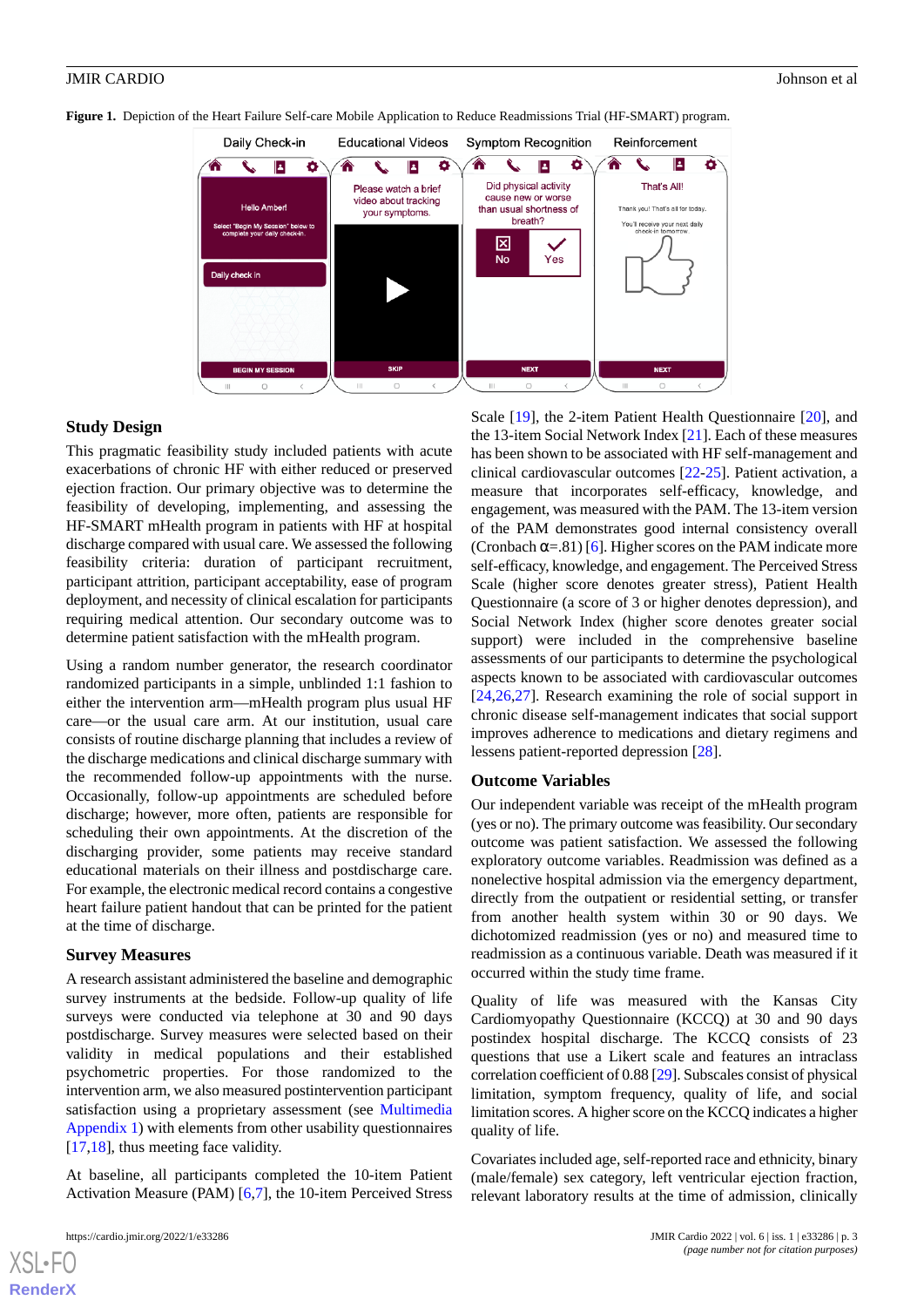relevant comorbid conditions, and number of medications at the time of discharge.

## **Statistical Analysis**

Although our study was not powered to detect statistical differences between groups, we conducted exploratory analyses on the available data. We used chi-square (or Fisher exact test) to assess if the intervention was associated with reduced readmission. We also used *t* tests to compare the mean time to readmission by intervention arm; time to readmission by race, sex, and systolic versus diastolic HF; and baseline PAM by race, sex, systolic versus diastolic HF.

# *Results*

# **Setting and Participants**

The study period was from July 1, 2019, to April 7, 2020. Participants were enrolled for a median of 2.2 (range 0.8-3) months with additional clinical assessments of up to 90 days. Unfortunately, the study was terminated prior to enrolling our prespecified goal of 50 participants due to institutional restrictions on clinical research secondary to the SARS-CoV-2 (COVID-19) pandemic. [Figure 2](#page-3-0) shows the patient flow for the study. Many patients were excluded from the study because they were discharged to a skilled nursing facility or with home care services. The largest barrier to recruitment was reaching, consenting, and enrolling the patients at their bedsides during the acute hospital stay. Nevertheless, 31 of the 57 (54.4%) patients that were approached agreed to participate, of which 16 were assigned to receive the program.

<span id="page-3-0"></span>

# **Heart Failure Self-care Mobile Application to Reduce Readmissions Trial (HF-SMART) Program**

The program deployment was uneventful with no need for clinical escalation of care, and there were no reported systems failures by participants, signifying that the website worked as intended. Retention in the program was satisfactory, with 14 of 16 (87.5%) participants completing at least 30 days of the program. Patient satisfaction was high, with all surveyed participants agreeing with the statements, "Overall, I am satisfied with my experience in the HF-SMART program" and "I would recommend this program to others."

## **Survey Measures**

Participant demographics and baseline clinical data are shown in [Table 1.](#page-4-0) Groups were clinically similar based on laboratory data at the time of admission, type of HF (preserved vs reduced ejection fraction), and number of medications at discharge. The mean age was 60.4 (range 22-85) years. Over half of participants were men (n=18, 58%) and 77% (n=24) were White. There were no significant differences in baseline health psychology measures as indicated by the Patient Activation Measure, Perceived Stress Scale, Patient Health Questionnaire, and Social Network Index.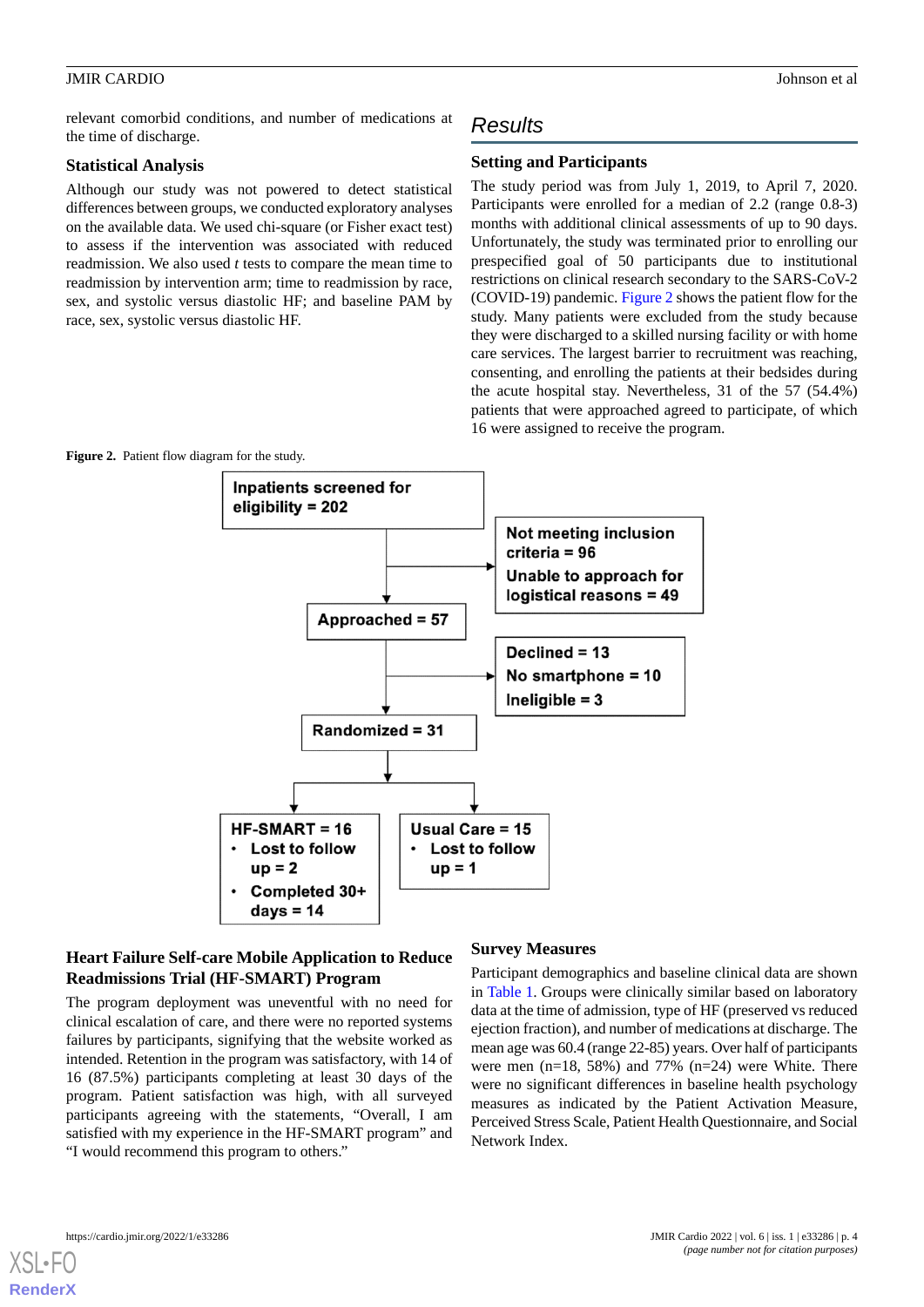<span id="page-4-0"></span>**Table 1.** Baseline characteristics of the cohort.

|                                                          | HF-SMART <sup>a</sup> | Usual care  | $P$ value |
|----------------------------------------------------------|-----------------------|-------------|-----------|
| Patients, n                                              | 16                    | 15          | $N/A^b$   |
| Follow-up (days), mean (SD)                              | 62.4(23.4)            | 64.8 (24.9) | .78       |
| Age (years) mean (SD)                                    | 60.1(12.9)            | 60.7(15.0)  | .91       |
| Male sex, $n$ $(\%)$                                     | 10(62.5)              | 8(53.3)     | .61       |
| White race, $n$ $(\%)$                                   | 12(75)                | 12(80)      | .99       |
| Hispanic, $n$ $(\%)$                                     | 2(12.5)               | 0(0)        | .48       |
| $HFc$ with reduced ejection fraction, n (%)              | 10(62.5)              | 7(46.7)     | .38       |
| Positive admission troponin, n (%)                       | 3(18.8)               | 4(26.7)     | .99       |
| Admission $BNP^d$ , mean (SD)                            | 623 (562.3)           | 739 (542.3) | .61       |
| Admission hemoglobin, mean (SD)                          | 12.2(2.2)             | 12.5(1.71)  | .66       |
| Admission creatinine, mean (SD)                          | 1.4(0.6)              | 1.3(0.6)    | .65       |
| Number of discharge medications, mean (SD)               | 13.8(5.2)             | 14.2(7.2)   | .84       |
| Patient Activation Measure [5,6], mean (SD)              | 64.4 (12.3)           | 60.8(14.5)  | .48       |
| Perceived Stress Scale [19], mean (SD)                   | 18.1(8.4)             | 17.7(10.6)  | .91       |
| Positive Patient Health Questionnaire [30] Screen, n (%) | 5(31.3)               | 4(26.7)     | .99       |
| Social Network Index [21], mean (SD)                     | 5.3(1.9)              | 6(2.0)      | .34       |

<sup>a</sup>HF-SMART: Heart Failure Self-care Mobile App to Reduce Readmissions Trial.

 $b_{N/A}$ : not applicable.

<sup>c</sup>HF: heart failure.

 ${}^{d}$ BNP: b-type naturetic protein

# **Outcome Variables**

<span id="page-4-1"></span>We collected longitudinal data for 29 of the initial 31 participants. [Table 2](#page-4-1) shows the clinical outcomes of treatment arms with respect to readmission, quality of life, and mortality. At 30 days, KCCQ scores were higher among the 6 participants who responded to the telephone survey in the intervention arm. We found that 5 patients were readmitted within 30 days for a

readmission rate of 16.7% (n=3, 18.8% in the intervention group vs n=2, 13.3% in the usual care group). We also found that 9 patients were readmitted within 90 days for a readmission rate of 30% (n=5, 31.3% in the intervention group vs n=4, 28.6%) in the usual care group). Only one person died during the study period and was in the usual care group. None of these differences were statistically significant.

**Table 2.** Characteristics of treatment arms with respect to readmission, quality of life, and mortality.

|                                    | $HF-SMARTa$ (n=16) | Usual care $(n=14)$ | $P$ value        |
|------------------------------------|--------------------|---------------------|------------------|
| Readmitted within 30 days, $n$ (%) | 3(18.8)            | 2(13.3)             | .65              |
| Readmitted within 90 days, n (%)   | 5(31.3)            | 4(28.6)             | .70              |
| $KCCQ^b$ at 30 days, n $(\%)$      | 6(37.5)            | 9(64.3)             | N/A <sup>c</sup> |
| KCCQ score at 30 days, mean (SD)   | 88.57 (15.89)      | 63.06 (31.34)       | .09              |
| KCCQ at 90 days, n (%)             | 3(18.8)            | 3(21.4)             | N/A              |
| KCCQ score at 90 days, mean (SD)   | 71.53 (16.83)      | 94.1 (7.69)         | .10              |
| Death, $n$ $(\%)$                  | 0(0)               | 1(7.1)              | N/A              |

<sup>a</sup>HF-SMART: Heart Failure Self-care Mobile App to Reduce Readmissions Trial.

<sup>b</sup>KCCQ: Kansas City Cardiomyopathy Questionnaire.

 $\rm^c$ N/A: not applicable.



**[RenderX](http://www.renderx.com/)**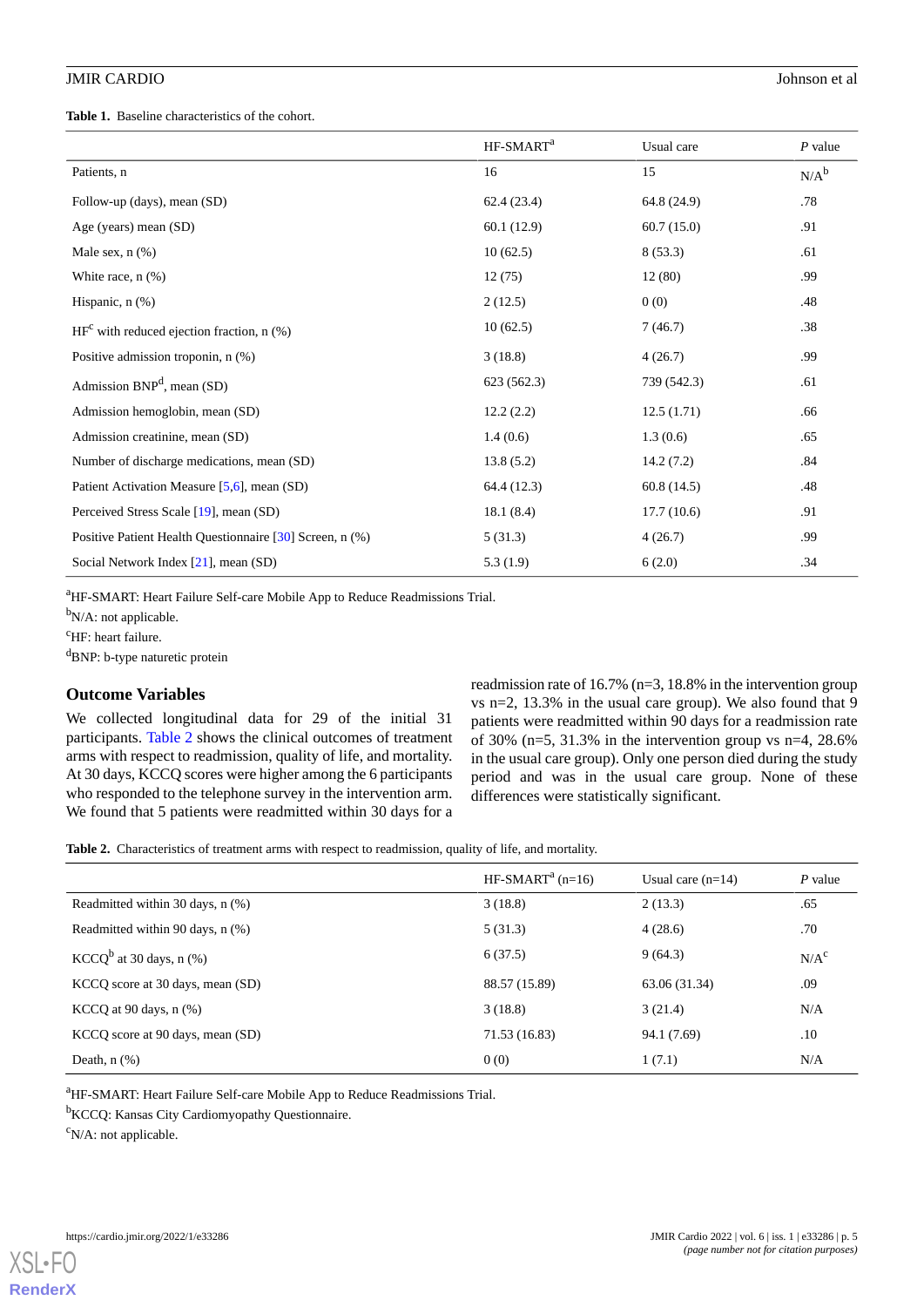# *Discussion*

# **Principal Results**

We determined that an mHealth self-management program for HF patients is feasible and acceptable to patients. This pilot study was designed as a prospective, randomized controlled trial to assess the feasibility of deploying the intervention in our patient population. We also assessed patient outcomes in terms of readmission and quality of life. However, these clinical end points could not be assessed in a statistically meaningful way. Nevertheless, we found a higher mean quality of life among program users at 30 days and longer duration before readmission, which are suggestive of better HF management using a customary 30-day end point [[31\]](#page-7-21). On the contrary, the mean KCCQ score at 90 days posthospitalization was higher in the usual care group despite high patient satisfaction, but the reliability of the 90-day findings is limited by the very small sample size. We infer from these encouraging data that our mHealth program has promise in further testing in a larger trial. These data provide evidence that patient-centered mHealth programs have a role in the management of high-risk HF patient populations. Our pilot intervention is a favorable and innovative tool to help HF patients lead healthier lives.

#### **Comparison With Prior Work**

Professional guidelines encourage short-interval follow-up (eg, less than 1 week) of HF patients once discharged from the hospital [\[1](#page-6-0)]. The posthospitalization period can be difficult for patients recovering from acute HF exacerbations due to the little support available to them as they transition from hospital to home and the limited in-person follow-up cardiology appointments [[32\]](#page-7-22). Prior mHealth interventions, though successful at producing their prespecified clinical outcomes, have been heavily reliant on physician expertise to manage patients remotely [\[33](#page-8-0)[,34](#page-8-1)]. Others have shown that interventions including community health workers can provide a support system for the HF patient population [[35\]](#page-8-2). However, these prior efforts are resource intensive and require coordination of clinicians' and patients'time. During the COVID-19 pandemic, face-to-face interactions with clinicians and community health workers would have violated physical distancing recommendations, thus increasing the risk of COVID-19 infections, complications, or death. Patient-centered mHealth technologies offer a practical alternative to interpersonal interventions [[36\]](#page-8-3). Our mHealth intervention was designed to complement the care patients would typically receive at an in-person clinic visit. The posthospitalization period has many obstacles for patients with HF, and self-management mHealth tools that increase self-efficacy and skills to implement the HF treatment plan by the cardiologist may reduce readmissions.

We add to the existing literature that the recruitment, enrollment, and implementation of a smartphone-based self-management intervention can be accomplished among patients with acute HF exacerbations. This timing of enrollment just prior to hospital discharge is critical for patients to take charge of their health and commit to self-management activities. Furthermore, the utility of enrolling inpatients not only proved feasible, but we also found that those recruited remained engaged in the

 $XSI - F($ **[RenderX](http://www.renderx.com/)** intervention. These findings will be useful for future larger trials of similar interventions.

Researchers have described the potential barriers to the deployment of mHealth and the uptake of digital device use in an older patient population  $[37]$  $[37]$ . We found that lack of the requisite technology was not a reason for older patients to decline participation in this study. At the time of enrollment, all participants had smartphones and were motivated to use an HF self-care program. As the reliance on technological advancement for the provision of health services increases, there is growing support for underserved communities to receive equitable access to the necessary technological tools. These include mHealth technology, digital devices, and broadband internet for older adults [\[38](#page-8-5)]. Our findings should inspire future research on mHealth efficacy among older patient populations with chronic conditions.

Although patient engagement with mHealth, personalized medical technology, and patient-facing applications continues to grow, patient-centered mHealth has yet to be optimized [[39\]](#page-8-6). The COVID-19 pandemic has facilitated a paradigm shift toward embracing telehealth technologies and empowering patients to manage more of their own care. Patients' experiences, skills, activation, and other unique contextual factors are all important to consider when developing mobile interventions for patients with HF [\[40](#page-8-7)].

In our cohort of high-risk patients with HF, we aimed to explore how psychosocial aspects at the time of HF hospitalization affected readmission and use of our mHealth program. Participants did not differ on baseline psychometric measures, and survey responses were not predictive of clinical outcomes, though underpowered to detect significance. Limitations of prior studies include no comparison group [[13\]](#page-7-4) and evaluations of only relatively low-risk, ambulatory cohorts [\[13](#page-7-4),[34\]](#page-8-1). Prior studies also evaluated the change in quality of life compared with baseline [\[13](#page-7-4)]. We did not assess quality of life at baseline because our patients were admitted to the hospital at the time of baseline assessment and because the KCCQ requires the patient to recall how they felt in the 2 weeks preceding the questionnaire. Being ill from acute decompensated HF likely decreases quality of life and biases a patient's response. Thus, an improvement in KCCQ above such a baseline is unlikely to be reflective of the intervention, rather reflecting the patient having recovered from their acute HF exacerbation.

#### **Limitations and Strengths**

There are several important limitations to this study. First, due to slow enrollment, our cohort was small. We planned to modify the study so that all participants would receive the intervention to further assess the intervention's effect; however, the study was terminated prior to modification due to restrictions related to the COVID-19 pandemic. Nevertheless, experts have suggested that pilot feasibility studies with a sample size of at least 12 participants provide valuable preliminary information when planning subsequent effectiveness trials [[41\]](#page-8-8). Second, longitudinal data on health care utilization and medication adherence were not collected. Lastly, we were unable to determine the effect of inequitable access to technological advances in underserved communities due to the limited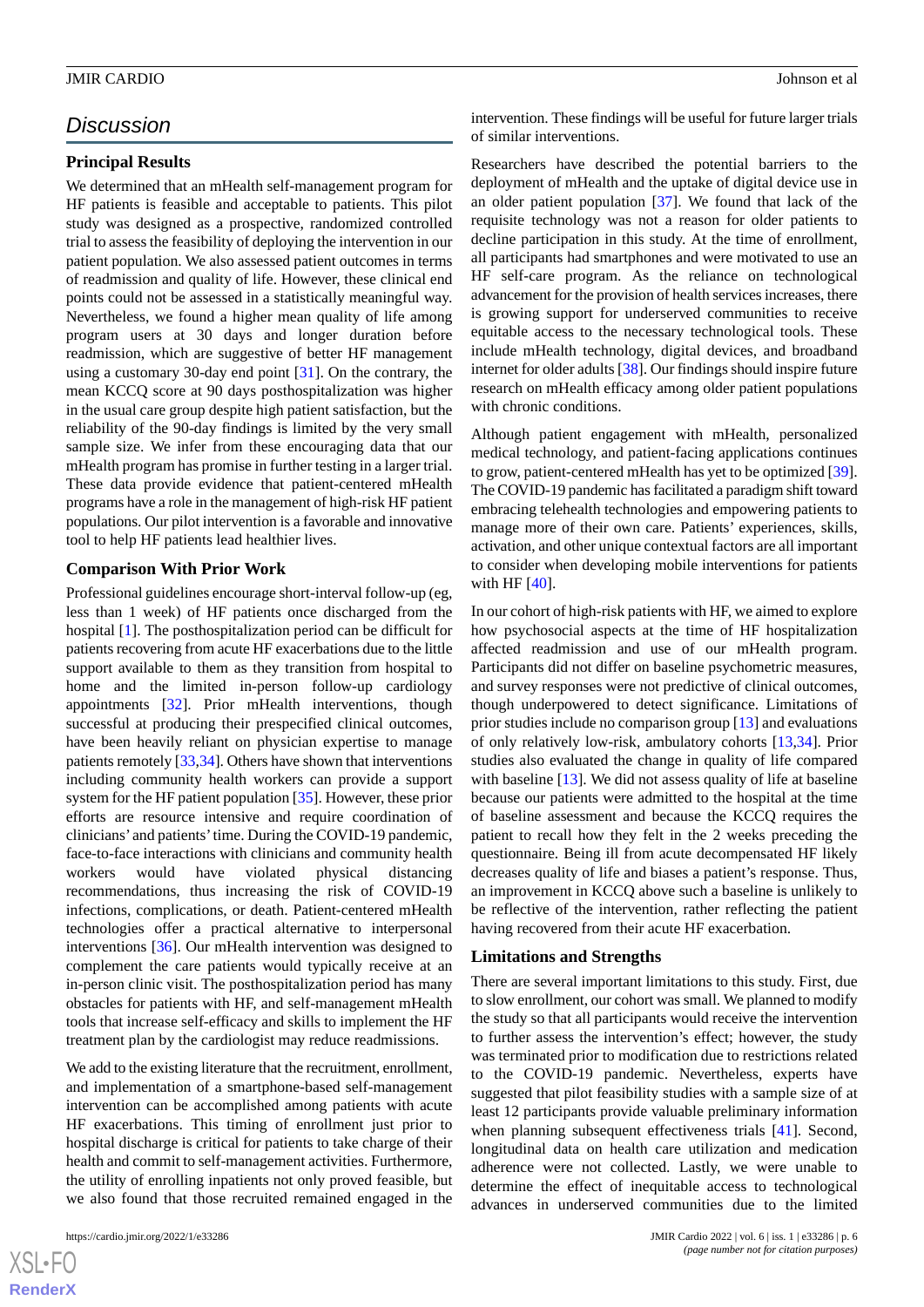assessment of participant sociodemographic information and because smartphone ownership was an inclusion criterion. Despite these limitations, this study has several strengths. Our intervention had low attrition and several objectively measured positive outcomes for cardiovascular health, which are reflective of our formative work and prioritization of patient self-management. Another strength is that the program was developed with validated PCOR methods including stakeholder engagement to create a patient-centered program that increases the likelihood of the intervention being acceptable [\[14](#page-7-5)].

# **Conclusions**

In conclusion, our pilot study showed that an educational HF self-management mHealth program was feasibly deployed and the patient experience was positive. Although we showed a trend toward a better 30-day quality of life, this study was not powered to detect differences between arms on account of early termination due to clinical research restrictions resulting from the COVID-19 pandemic. Nevertheless, we demonstrated that enhanced HF self-management is welcomed by patients and shows promise to improve quality of life posthospitalization. By demonstrating the proof of concept, this pilot study warrants further evaluation in a larger and more diverse cohort. Furthermore, this mHealth HF program can be modified to assist with the management of other chronic diseases.

# **Acknowledgments**

We thank Michael Boninger, Lisa Hoff, Andrew Watson, Steven Orris, and collaborators from UPMC and Vivify for making this work possible. We thank Stacy Tessler Lindau for her valuable editorial comments.

This research was conducted with funding from the Agency for Healthcare Research & Quality (K12 HS019461) and was supported by the National Institutes of Health through grant UL1 TR001857.

EMD is supported by the National Institutes of Health research grant and is a member of the United States Preventive Services Task Force. This article does not necessarily represent the views and polices of the Task Force.

# <span id="page-6-8"></span>**Conflicts of Interest**

None declared.

# **Multimedia Appendix 1**

Usability survey. [[DOCX File , 15 KB](https://jmir.org/api/download?alt_name=cardio_v6i1e33286_app1.docx&filename=db9c304da2edb785265f0617edcfb1ee.docx)-[Multimedia Appendix 1\]](https://jmir.org/api/download?alt_name=cardio_v6i1e33286_app1.docx&filename=db9c304da2edb785265f0617edcfb1ee.docx)

# **Multimedia Appendix 2**

<span id="page-6-0"></span>CONSORT eHEALTH checklist (V 1.6.1). [[PDF File \(Adobe PDF File\), 360 KB](https://jmir.org/api/download?alt_name=cardio_v6i1e33286_app2.pdf&filename=ce8d7103e25cc606b31b721f1f84229a.pdf)-[Multimedia Appendix 2\]](https://jmir.org/api/download?alt_name=cardio_v6i1e33286_app2.pdf&filename=ce8d7103e25cc606b31b721f1f84229a.pdf)

# <span id="page-6-1"></span>**References**

- <span id="page-6-2"></span>1. Metra M, Gheorghiade M, Bonow RO, Dei Cas L. Postdischarge assessment after a heart failure hospitalization: the next step forward. Circulation 2010 Nov 02;122(18):1782-1785. [doi: [10.1161/CIRCULATIONAHA.110.982207](http://dx.doi.org/10.1161/CIRCULATIONAHA.110.982207)] [Medline: [20956215](http://www.ncbi.nlm.nih.gov/entrez/query.fcgi?cmd=Retrieve&db=PubMed&list_uids=20956215&dopt=Abstract)]
- <span id="page-6-3"></span>2. Volpp KG, Troxel AB, Mehta SJ, Norton L, Zhu J, Lim R, et al. Effect of Electronic Reminders, Financial Incentives, and Social Support on Outcomes After Myocardial Infarction: The HeartStrong Randomized Clinical Trial. JAMA Intern Med 2017 Aug 01;177(8):1093-1101 [\[FREE Full text](http://europepmc.org/abstract/MED/28654972)] [doi: [10.1001/jamainternmed.2017.2449](http://dx.doi.org/10.1001/jamainternmed.2017.2449)] [Medline: [28654972\]](http://www.ncbi.nlm.nih.gov/entrez/query.fcgi?cmd=Retrieve&db=PubMed&list_uids=28654972&dopt=Abstract)
- <span id="page-6-5"></span><span id="page-6-4"></span>3. Alpert CM, Smith MA, Hummel SL, Hummel EK. Symptom burden in heart failure: assessment, impact on outcomes, and management. Heart Fail Rev 2017 Dec; 22(1): 25-39 [\[FREE Full text](http://europepmc.org/abstract/MED/27592330)] [doi: [10.1007/s10741-016-9581-4\]](http://dx.doi.org/10.1007/s10741-016-9581-4) [Medline: [27592330\]](http://www.ncbi.nlm.nih.gov/entrez/query.fcgi?cmd=Retrieve&db=PubMed&list_uids=27592330&dopt=Abstract)
- 4. Riegel B, Dickson VV, Faulkner KM. The Situation-Specific Theory of Heart Failure Self-Care: Revised and Updated. J Cardiovasc Nurs 2016;31(3):226-235. [doi: [10.1097/JCN.0000000000000244](http://dx.doi.org/10.1097/JCN.0000000000000244)] [Medline: [25774844\]](http://www.ncbi.nlm.nih.gov/entrez/query.fcgi?cmd=Retrieve&db=PubMed&list_uids=25774844&dopt=Abstract)
- <span id="page-6-6"></span>5. Riegel B, Lee CS, Dickson VV, Medscape. Self care in patients with chronic heart failure. Nat Rev Cardiol 2011 Jul 19;8(11):644-654. [doi: [10.1038/nrcardio.2011.95](http://dx.doi.org/10.1038/nrcardio.2011.95)] [Medline: [21769111\]](http://www.ncbi.nlm.nih.gov/entrez/query.fcgi?cmd=Retrieve&db=PubMed&list_uids=21769111&dopt=Abstract)
- <span id="page-6-7"></span>6. Prey JE, Qian M, Restaino S, Hibbard J, Bakken S, Schnall R, et al. Reliability and validity of the patient activation measure in hospitalized patients. Patient Educ Couns 2016 Dec;99(12):2026-2033 [\[FREE Full text](http://europepmc.org/abstract/MED/27422339)] [doi: [10.1016/j.pec.2016.06.029\]](http://dx.doi.org/10.1016/j.pec.2016.06.029) [Medline: [27422339](http://www.ncbi.nlm.nih.gov/entrez/query.fcgi?cmd=Retrieve&db=PubMed&list_uids=27422339&dopt=Abstract)]
- 7. Riegel B, Dickson VV, Garcia LE, Masterson Creber R, Streur M. Mechanisms of change in self-care in adults with heart failure receiving a tailored, motivational interviewing intervention. Patient Educ Couns 2017 Feb;100(2):283-288 [[FREE](http://europepmc.org/abstract/MED/27599712) [Full text\]](http://europepmc.org/abstract/MED/27599712) [doi: [10.1016/j.pec.2016.08.030](http://dx.doi.org/10.1016/j.pec.2016.08.030)] [Medline: [27599712\]](http://www.ncbi.nlm.nih.gov/entrez/query.fcgi?cmd=Retrieve&db=PubMed&list_uids=27599712&dopt=Abstract)
- 8. Chow CK, Redfern J, Hillis GS, Thakkar J, Santo K, Hackett ML, et al. Effect of Lifestyle-Focused Text Messaging on Risk Factor Modification in Patients With Coronary Heart Disease: A Randomized Clinical Trial. JAMA 2015;314(12):1255-1263. [doi: [10.1001/jama.2015.10945](http://dx.doi.org/10.1001/jama.2015.10945)] [Medline: [26393848\]](http://www.ncbi.nlm.nih.gov/entrez/query.fcgi?cmd=Retrieve&db=PubMed&list_uids=26393848&dopt=Abstract)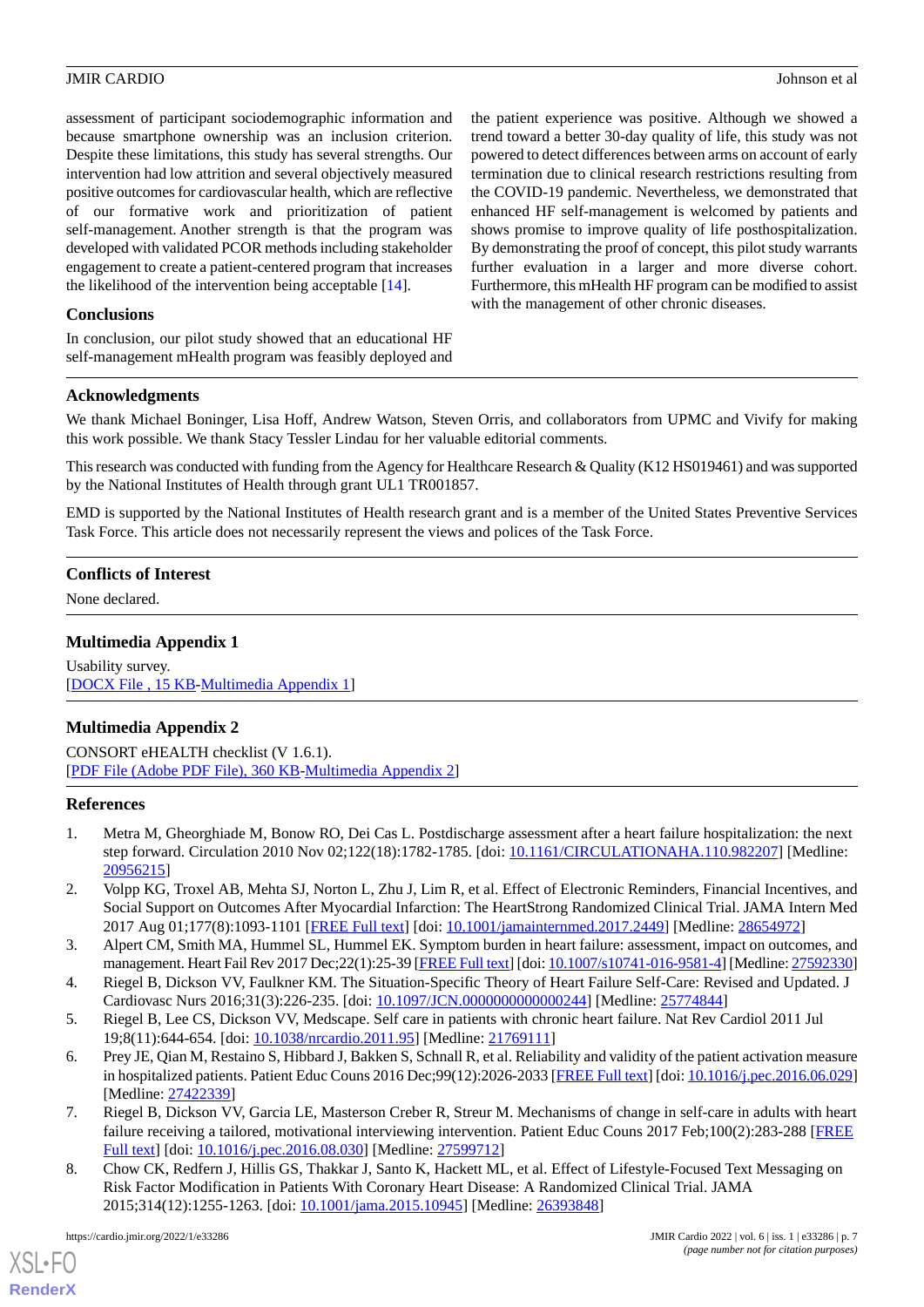- <span id="page-7-1"></span><span id="page-7-0"></span>9. Asch DA, Volpp KG. On the Way to Health. LDI Issue Brief 2012;17(9):1-4. [Medline: [22934330\]](http://www.ncbi.nlm.nih.gov/entrez/query.fcgi?cmd=Retrieve&db=PubMed&list_uids=22934330&dopt=Abstract)
- 10. Strain T, Wijndaele K, Brage S. Physical Activity Surveillance Through Smartphone Apps and Wearable Trackers: Examining the UK Potential for Nationally Representative Sampling. JMIR Mhealth Uhealth 2019 Jan 29;7(1):e11898 [\[FREE Full](https://mhealth.jmir.org/2019/1/e11898/) [text](https://mhealth.jmir.org/2019/1/e11898/)] [doi: [10.2196/11898\]](http://dx.doi.org/10.2196/11898) [Medline: [30694198\]](http://www.ncbi.nlm.nih.gov/entrez/query.fcgi?cmd=Retrieve&db=PubMed&list_uids=30694198&dopt=Abstract)
- <span id="page-7-3"></span><span id="page-7-2"></span>11. Cajita MI, Hodgson NA, Budhathoki C, Han H. Intention to Use mHealth in Older Adults With Heart Failure. J Cardiovasc Nurs 2017 Feb 28:E1-E7. [doi: [10.1097/JCN.0000000000000401\]](http://dx.doi.org/10.1097/JCN.0000000000000401) [Medline: [28248747](http://www.ncbi.nlm.nih.gov/entrez/query.fcgi?cmd=Retrieve&db=PubMed&list_uids=28248747&dopt=Abstract)]
- 12. Dickinson MG, Allen LA, Albert NA, DiSalvo T, Ewald GA, Vest AR, et al. Remote Monitoring of Patients With Heart Failure: A White Paper From the Heart Failure Society of America Scientific Statements Committee. J Card Fail 2018 Oct;24(10):682-694. [doi: [10.1016/j.cardfail.2018.08.011](http://dx.doi.org/10.1016/j.cardfail.2018.08.011)] [Medline: [30308242](http://www.ncbi.nlm.nih.gov/entrez/query.fcgi?cmd=Retrieve&db=PubMed&list_uids=30308242&dopt=Abstract)]
- <span id="page-7-5"></span><span id="page-7-4"></span>13. Bakogiannis C, Tsarouchas A, Mouselimis D, Lazaridis C, Theofillogianakos EK, Billis A, et al. A Patient-Oriented App (ThessHF) to Improve Self-Care Quality in Heart Failure: From Evidence-Based Design to Pilot Study. JMIR Mhealth Uhealth 2021 Apr 13;9(4):e24271 [[FREE Full text](https://mhealth.jmir.org/2021/4/e24271/)] [doi: [10.2196/24271\]](http://dx.doi.org/10.2196/24271) [Medline: [33847599](http://www.ncbi.nlm.nih.gov/entrez/query.fcgi?cmd=Retrieve&db=PubMed&list_uids=33847599&dopt=Abstract)]
- <span id="page-7-6"></span>14. Patient-Centered Outcomes Research Institute. 2019. URL: [https://www.pcori.org/sites/default/files/](https://www.pcori.org/sites/default/files/PCORI-Methodology-Standards.pdf) [PCORI-Methodology-Standards.pdf](https://www.pcori.org/sites/default/files/PCORI-Methodology-Standards.pdf) [accessed 2021-08-24]
- <span id="page-7-7"></span>15. Eysenbach G, CONSORT-EHEALTH Group. CONSORT-EHEALTH: improving and standardizing evaluation reports of Web-based and mobile health interventions. J Med Internet Res 2011;13(4):e126 [[FREE Full text](http://www.jmir.org/2011/4/e126/)] [doi: [10.2196/jmir.1923](http://dx.doi.org/10.2196/jmir.1923)] [Medline: [22209829](http://www.ncbi.nlm.nih.gov/entrez/query.fcgi?cmd=Retrieve&db=PubMed&list_uids=22209829&dopt=Abstract)]
- <span id="page-7-9"></span><span id="page-7-8"></span>16. Remote PMVH, Inc. upmc. Remote Patient Monitoring. URL: <https/upmc.vivifyhealth.com> [accessed 2021-07-01]
- 17. Lewis JR. Psychometric Evaluation of the Post-Study System Usability Questionnaire: The PSSUQ. Proceedings of the Human Factors Society Annual Meeting 2016 Aug 06;36(16):1259-1260. [doi: [10.1177/154193129203601617\]](http://dx.doi.org/10.1177/154193129203601617)
- <span id="page-7-10"></span>18. Zhou L, Bao J, Setiawan IMA, Saptono A, Parmanto B. The mHealth App Usability Questionnaire (MAUQ): Development and Validation Study. JMIR Mhealth Uhealth 2019 Apr 11;7(4):e11500. [doi: [10.2196/11500\]](http://dx.doi.org/10.2196/11500) [Medline: [30973342\]](http://www.ncbi.nlm.nih.gov/entrez/query.fcgi?cmd=Retrieve&db=PubMed&list_uids=30973342&dopt=Abstract)
- <span id="page-7-12"></span><span id="page-7-11"></span>19. Cohen S, Kamarck T, Mermelstein R. A global measure of perceived stress. J Health Soc Behav 1983 Dec;24(4):385-396. [Medline: [6668417\]](http://www.ncbi.nlm.nih.gov/entrez/query.fcgi?cmd=Retrieve&db=PubMed&list_uids=6668417&dopt=Abstract)
- <span id="page-7-13"></span>20. Kroenke K, Spitzer RL, Williams JBW. The Patient Health Questionnaire-2: validity of a two-item depression screener. Med Care 2003 Nov;41(11):1284-1292. [doi: [10.1097/01.MLR.0000093487.78664.3C\]](http://dx.doi.org/10.1097/01.MLR.0000093487.78664.3C) [Medline: [14583691\]](http://www.ncbi.nlm.nih.gov/entrez/query.fcgi?cmd=Retrieve&db=PubMed&list_uids=14583691&dopt=Abstract)
- 21. Cohen S, Doyle WJ, Skoner DP, Rabin BS, Gwaltney JM. Social ties and susceptibility to the common cold. JAMA 1997 Jun 25;277(24):1940-1944. [Medline: [9200634](http://www.ncbi.nlm.nih.gov/entrez/query.fcgi?cmd=Retrieve&db=PubMed&list_uids=9200634&dopt=Abstract)]
- <span id="page-7-15"></span>22. Shively MJ, Gardetto NJ, Kodiath MF, Kelly A, Smith TL, Stepnowsky C, et al. Effect of patient activation on self-management in patients with heart failure. J Cardiovasc Nurs 2013;28(1):20-34. [doi: [10.1097/JCN.0b013e318239f9f9\]](http://dx.doi.org/10.1097/JCN.0b013e318239f9f9) [Medline: [22343209](http://www.ncbi.nlm.nih.gov/entrez/query.fcgi?cmd=Retrieve&db=PubMed&list_uids=22343209&dopt=Abstract)]
- <span id="page-7-14"></span>23. Freedland KE, Skala JA, Steinmeyer BC, Carney RM, Rich MW. Effects of Depression on Heart Failure Self-Care. J Card Fail 2021 May; 27(5): 522-532. [doi: 10.1016/j.cardfail. 2020. 12.015] [Medline: [33358958\]](http://www.ncbi.nlm.nih.gov/entrez/query.fcgi?cmd=Retrieve&db=PubMed&list_uids=33358958&dopt=Abstract)
- 24. Endrighi R, Waters AJ, Gottlieb SS, Harris KM, Wawrzyniak AJ, Bekkouche NS, et al. Psychological stress and short-term hospitalisations or death in patients with heart failure. Heart 2016 Nov 15;102(22):1820-1825 [\[FREE Full text\]](http://europepmc.org/abstract/MED/27357124) [doi: [10.1136/heartjnl-2015-309154](http://dx.doi.org/10.1136/heartjnl-2015-309154)] [Medline: [27357124\]](http://www.ncbi.nlm.nih.gov/entrez/query.fcgi?cmd=Retrieve&db=PubMed&list_uids=27357124&dopt=Abstract)
- <span id="page-7-17"></span><span id="page-7-16"></span>25. Rutledge T, Reis SE, Olson M, Owens J, Kelsey SF, Pepine CJ, National Heart, Lung, Blood Institute. Social networks are associated with lower mortality rates among women with suspected coronary disease: the National Heart, Lung, and Blood Institute-Sponsored Women's Ischemia Syndrome Evaluation study. Psychosom Med 2004;66(6):882-888. [doi: [10.1097/01.psy.0000145819.94041.52](http://dx.doi.org/10.1097/01.psy.0000145819.94041.52)] [Medline: [15564353\]](http://www.ncbi.nlm.nih.gov/entrez/query.fcgi?cmd=Retrieve&db=PubMed&list_uids=15564353&dopt=Abstract)
- <span id="page-7-18"></span>26. Celano CM, Villegas AC, Albanese AM, Gaggin HK, Huffman JC. Depression and Anxiety in Heart Failure: A Review. Harv Rev Psychiatry 2018;26(4):175-184 [\[FREE Full text](http://europepmc.org/abstract/MED/29975336)] [doi: [10.1097/HRP.0000000000000162\]](http://dx.doi.org/10.1097/HRP.0000000000000162) [Medline: [29975336](http://www.ncbi.nlm.nih.gov/entrez/query.fcgi?cmd=Retrieve&db=PubMed&list_uids=29975336&dopt=Abstract)]
- 27. Wu J, Frazier SK, Rayens MK, Lennie TA, Chung ML, Moser DK. Medication adherence, social support, and event-free survival in patients with heart failure. Health Psychol 2013 Jun;32(6):637-646 [\[FREE Full text\]](http://europepmc.org/abstract/MED/22746258) [doi: [10.1037/a0028527\]](http://dx.doi.org/10.1037/a0028527) [Medline: [22746258](http://www.ncbi.nlm.nih.gov/entrez/query.fcgi?cmd=Retrieve&db=PubMed&list_uids=22746258&dopt=Abstract)]
- <span id="page-7-20"></span><span id="page-7-19"></span>28. Writing Committee Members, Yancy CW, Jessup M, Bozkurt B, Butler J, Casey DE, American College of Cardiology Foundation/American Heart Association Task Force on Practice Guidelines. 2013 ACCF/AHA guideline for the management of heart failure: a report of the American College of Cardiology Foundation/American Heart Association Task Force on practice guidelines. Circulation 2013 Oct 15;128(16):e240-e327. [doi: [10.1161/CIR.0b013e31829e8776\]](http://dx.doi.org/10.1161/CIR.0b013e31829e8776) [Medline: [23741058\]](http://www.ncbi.nlm.nih.gov/entrez/query.fcgi?cmd=Retrieve&db=PubMed&list_uids=23741058&dopt=Abstract)
- <span id="page-7-21"></span>29. Spertus JA, Jones PG. Development and Validation of a Short Version of the Kansas City Cardiomyopathy Questionnaire. Circ Cardiovasc Qual Outcomes 2015 Sep;8(5):469-476 [\[FREE Full text\]](http://europepmc.org/abstract/MED/26307129) [doi: [10.1161/CIRCOUTCOMES.115.001958](http://dx.doi.org/10.1161/CIRCOUTCOMES.115.001958)] [Medline: [26307129](http://www.ncbi.nlm.nih.gov/entrez/query.fcgi?cmd=Retrieve&db=PubMed&list_uids=26307129&dopt=Abstract)]
- <span id="page-7-22"></span>30. Kroenke K, Strine TW, Spitzer RL, Williams JBW, Berry JT, Mokdad AH. The PHQ-8 as a measure of current depression in the general population. J Affect Disord 2009 Apr;114(1-3):163-173. [doi: [10.1016/j.jad.2008.06.026](http://dx.doi.org/10.1016/j.jad.2008.06.026)] [Medline: [18752852\]](http://www.ncbi.nlm.nih.gov/entrez/query.fcgi?cmd=Retrieve&db=PubMed&list_uids=18752852&dopt=Abstract)
- 31. Dunlay SM, Gheorghiade M, Reid KJ, Allen LA, Chan PS, Hauptman PJ, et al. Critical elements of clinical follow-up after hospital discharge for heart failure: insights from the EVEREST trial. Eur J Heart Fail 2010 Apr;12(4):367-374 [\[FREE](https://doi.org/10.1093/eurjhf/hfq019) [Full text\]](https://doi.org/10.1093/eurjhf/hfq019) [doi: [10.1093/eurjhf/hfq019\]](http://dx.doi.org/10.1093/eurjhf/hfq019) [Medline: [20197265](http://www.ncbi.nlm.nih.gov/entrez/query.fcgi?cmd=Retrieve&db=PubMed&list_uids=20197265&dopt=Abstract)]
- 32. AAMC. The Complexities of Physician Supply and Demand: Projections From 2018 to 2033. URL: [https://www.aamc.org/](https://www.aamc.org/system/files/2020-06/stratcomm-aamc-physician-workforce-projections-june-2020.pdf) [system/files/2020-06/stratcomm-aamc-physician-workforce-projections-june-2020.pdf](https://www.aamc.org/system/files/2020-06/stratcomm-aamc-physician-workforce-projections-june-2020.pdf) [accessed 2020-08-18]

 $XS$  • FO **[RenderX](http://www.renderx.com/)**